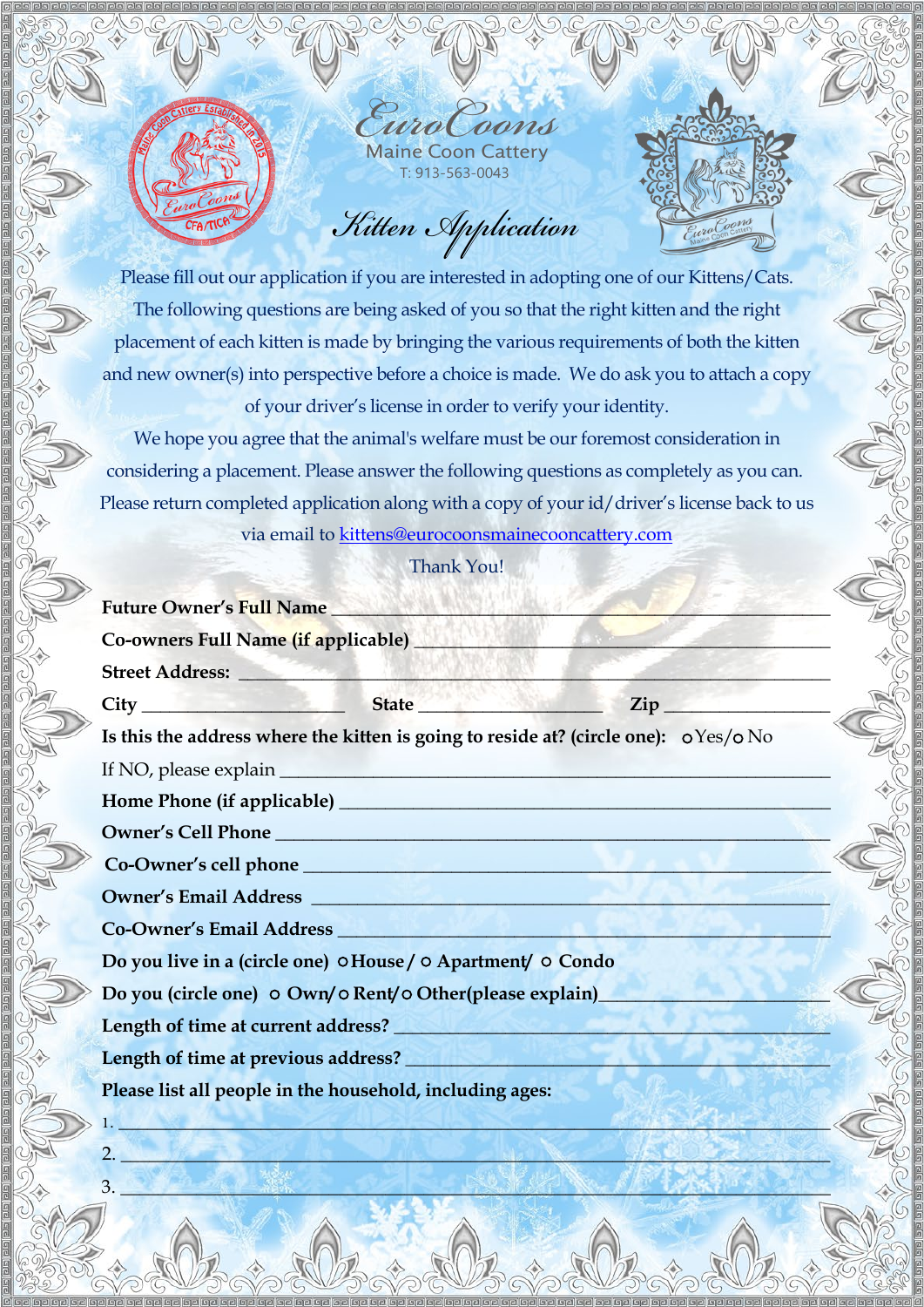**4. AB. 4. AR. 4. AR. 4. AR. 4. AR. 4. AR. 4. AR. 4. AR. 4. AR. 4. AR. 4. AR. 4. AR. 4. AR. 4. AR. 4. AR. 5. \_\_\_\_\_\_\_\_\_\_\_\_\_\_\_\_\_\_\_\_\_\_\_\_\_\_\_\_\_\_\_\_\_\_\_\_\_\_\_\_\_\_\_\_\_\_\_\_\_\_\_\_\_\_\_\_\_\_\_\_\_\_\_\_\_\_\_\_\_\_\_\_\_\_\_\_\_\_** 

**Does anyone in your household have allergies to animals? If yes, to what and how severe? \_\_\_\_\_\_\_\_\_\_\_\_\_\_\_\_\_\_\_\_\_\_\_\_\_\_\_\_\_\_\_\_\_\_\_\_\_\_\_\_\_\_\_\_\_\_\_\_\_\_\_\_\_\_\_\_\_\_\_\_\_\_\_\_\_\_\_\_\_\_\_\_\_**

Do you own any other pets? O Yes/ O No

If so, are they spayed/neutered? o Yes/ o No

 **Are they up to date on their shots? (Please indicate approximate date of last vaccinations)**

**\_\_\_\_\_\_\_\_\_\_\_\_\_\_\_\_\_\_\_\_\_\_\_\_\_\_\_\_\_\_\_\_\_\_\_\_\_\_\_\_\_\_\_\_\_\_\_\_\_\_\_\_\_\_\_\_\_\_\_\_\_\_\_\_\_\_\_\_\_\_\_\_\_\_\_\_\_\_\_\_**

**\_\_\_\_\_\_\_\_\_\_\_\_\_\_\_\_\_\_\_\_\_\_\_\_\_\_\_\_\_\_\_\_\_\_\_\_\_\_\_\_\_**

**\_\_\_\_\_\_\_\_\_\_\_\_\_\_\_\_\_\_\_\_\_\_\_\_\_\_\_\_\_\_\_\_\_\_\_\_\_\_\_\_\_\_\_\_\_\_\_\_\_\_\_\_\_\_\_\_\_\_\_\_\_\_\_\_\_\_\_\_\_\_\_\_\_\_\_\_\_\_\_\_ \_\_\_\_\_\_\_\_\_\_\_\_\_\_\_\_\_\_\_\_\_\_\_\_\_\_\_\_\_\_\_\_\_\_\_\_\_\_\_\_\_\_\_\_\_\_\_\_\_\_\_\_\_\_\_\_\_\_\_\_\_\_\_\_\_\_\_\_\_\_\_\_\_\_\_\_\_\_\_\_ \_\_\_\_\_\_\_\_\_\_\_\_\_\_\_\_\_\_\_\_\_\_\_\_\_\_\_\_\_\_\_\_\_\_\_\_\_\_\_\_\_\_\_\_\_\_\_\_\_\_\_\_\_\_\_\_\_\_\_\_\_\_\_\_\_\_\_\_\_\_\_\_\_\_\_\_\_\_\_\_**

**Please list species, breed and ages for each:**

**Previous pets - where are they now, and how long did you have them, circumstances of death?\_\_\_\_\_\_\_\_\_\_\_\_\_\_\_\_\_\_\_\_\_\_\_\_\_\_\_\_\_\_\_\_\_\_\_\_\_\_\_\_\_\_\_\_\_\_\_\_\_\_\_\_\_\_\_\_\_\_\_\_\_\_\_\_\_\_\_\_\_\_\_\_\_\_**

**\_\_\_\_\_\_\_\_\_\_\_\_\_\_\_\_\_\_\_\_\_\_\_\_\_\_\_\_\_\_\_\_\_\_\_\_\_\_\_\_\_\_\_\_\_\_\_\_\_\_\_\_\_\_\_\_\_\_\_\_\_\_\_\_\_\_\_\_\_\_\_\_\_\_\_\_\_\_\_\_**

**\_\_\_\_\_\_\_\_\_\_\_\_\_\_\_\_\_\_\_\_\_\_\_\_\_\_\_\_\_\_\_\_\_\_\_\_\_\_\_\_\_\_\_\_\_\_\_\_\_\_\_\_\_\_\_\_\_\_\_\_\_\_\_\_\_\_\_\_\_\_\_\_\_\_\_\_\_\_\_\_**

**\_\_\_\_\_\_\_\_\_\_\_\_\_\_\_\_\_\_\_\_\_\_\_\_\_\_\_\_\_\_\_\_\_\_\_\_\_\_\_\_\_\_\_\_\_\_\_\_\_\_\_\_\_\_\_\_\_\_\_\_\_\_\_\_\_\_\_\_\_\_\_\_\_\_\_\_\_\_\_\_**

**\_\_\_\_\_\_\_\_\_\_\_\_\_\_\_\_\_\_\_\_\_\_\_\_\_\_\_\_\_\_\_\_\_\_\_\_\_\_\_\_\_\_\_\_\_\_\_\_\_\_\_\_\_\_\_\_\_\_\_\_\_\_\_\_\_\_\_\_\_\_\_\_\_\_\_\_\_\_\_\_**

**Have you ever returned a pet to the breeder? If so, what were the circumstances?**

**Have you ever given a pet away? If so, what were the circumstances?**

**Have you ever taken a pet to a pound or shelter? If so, what were the circumstances?**

**If you have cats, are you cats declawed? (circle one)**  $\circ$  Yes/  $\circ$  No **Do you intend to declaw? Please provide your feelings on declawing.**

**Will this kitten/cat be (circle all that apply)** 

**Indoor Only/ Indoor and Outdoor / Outdoor Only / Walked on a Leash Have you ever owned a Maine Coon before? If yes please tell us about your Maine Coon** 

**\_\_\_\_\_\_\_\_\_\_\_\_\_\_\_\_\_\_\_\_\_\_\_\_\_\_\_\_\_\_\_\_\_\_\_\_\_\_\_\_\_\_\_\_\_\_\_\_\_\_\_\_\_\_\_\_\_\_\_\_\_\_\_\_\_\_\_\_\_\_\_\_\_\_\_\_\_\_\_\_**

**\_\_\_\_\_\_\_\_\_\_\_\_\_\_\_\_\_\_\_\_\_\_\_\_\_\_\_\_\_\_\_\_\_\_\_\_\_\_\_\_\_\_\_\_\_\_\_\_\_\_\_\_\_\_\_\_\_\_\_\_\_\_\_\_\_\_\_\_\_\_\_\_\_\_\_\_\_\_\_\_**

**Are you interested in a (circle all that apply) MC Kitten ~ 2.5 to 4 Months MC Kitten~ 6 to 12 Months/ Retired/ Show/ Breeder Male / Female/ Both / No PreferenceDo you want a male, female, both or no preference? (circle all that apply)**